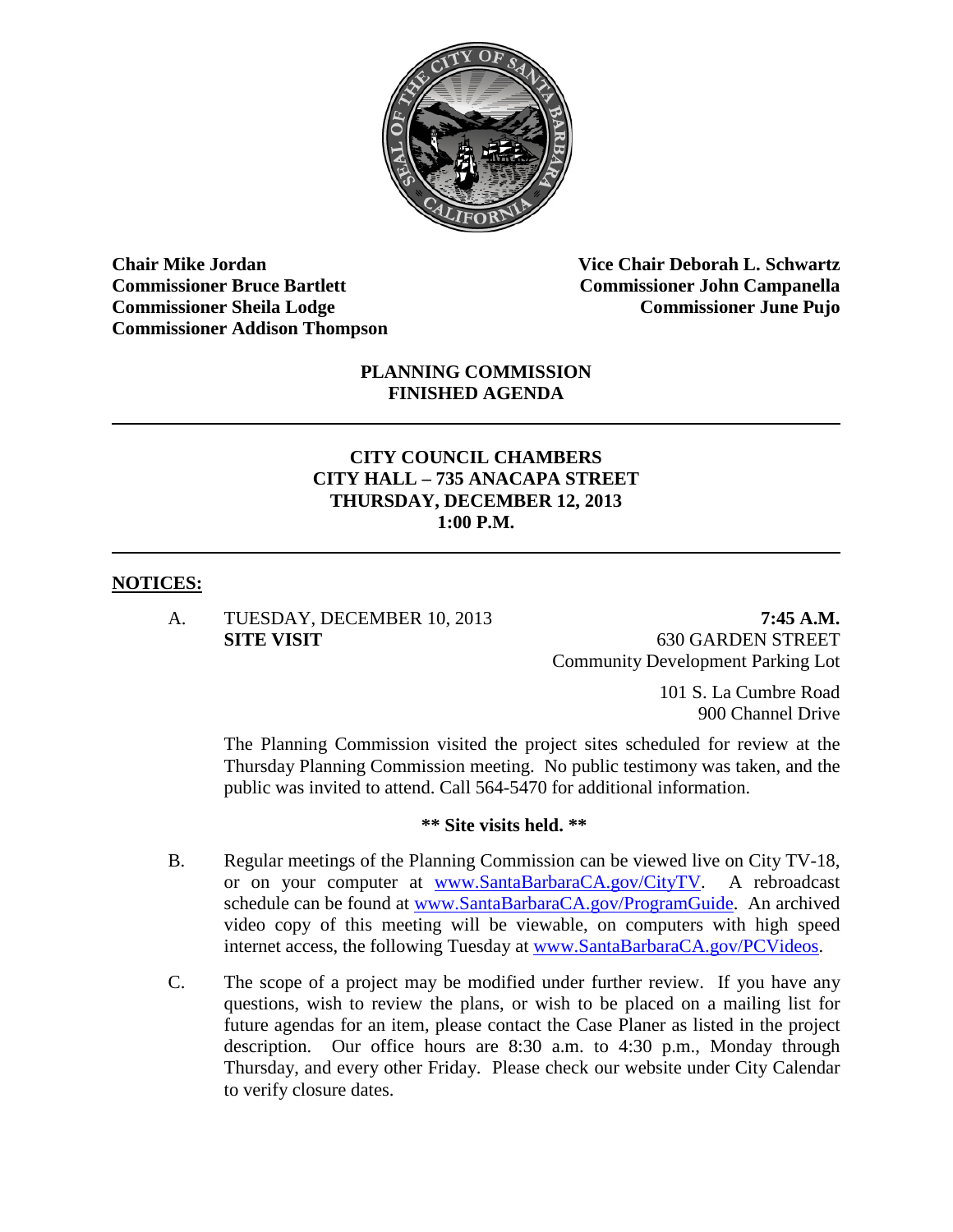D. AGENDAS, MINUTES and REPORTS: Copies of all documents relating to agenda items are available for review at 630 Garden St. and agendas and reports are posted online at [www.SantaBarbaraCA.gov/](http://www.santabarbaraca.gov/)pc. Please note that online Staff Reports may not include some exhibits. Materials related to an item on this agenda submitted to the Planning Commission after distribution of the agenda packet are available for public inspection in the Community Development Department located at 630 Garden St., during normal business hours.

### **I. ROLL CALL**

#### **\*\* Roll Call taken. All present.\*\***

### **II. PRELIMINARY MATTERS:**

A. Requests for continuances, withdrawals, postponements, or addition of ex-agenda items.

#### **\*\* No Requests were made. \*\***

B. Announcements and appeals.

#### **\*\* Announcements were made. \*\***

C. Comments from members of the public pertaining to items not on this agenda. [Due to time constraints, each person is limited to two (2) minutes.]

### **\*\* Joyce Untch and Philip Walker commented on the proposed Fence and Hedge Ordinance Amendments \*\***

# **III. STAFF HEARING OFFICER APPEAL:**

# **ACTUAL TIME: 1:08 P.M.**

**APPEAL BY KENNETH LEVIN OF THE STAFF HEARING OFFICER'S DECISION FOR THE APPLICATION OF CEARNAL ANDRULAITIS, LLP ARCHITECT FOR AVENUE 26 HOLDINGS, LLC, 101 S. LA CUMBRE ROAD (FORMERLY KNOWN AS 100 S. LA CUMBRE ROAD), APN 051-022-027, C-2 COMMERCIAL AND SD-2 SPECIAL DESIGN DISTRICT 2 ZONES, GENERAL PLAN DESIGNATION: COMMERCIAL/ MEDIUM HIGH RESIDENTIAL (15 27 DU/ACRE) (MST2013-00018)**

The 25,765 square foot site is developed with a 1,737 square foot gas station (closed since 2005), a surface parking lot, and related structures, all of which are proposed to be demolished. The project site is actively undergoing soil remediation for ground water contamination caused by Leaking Underground Storage Tanks. The proposal includes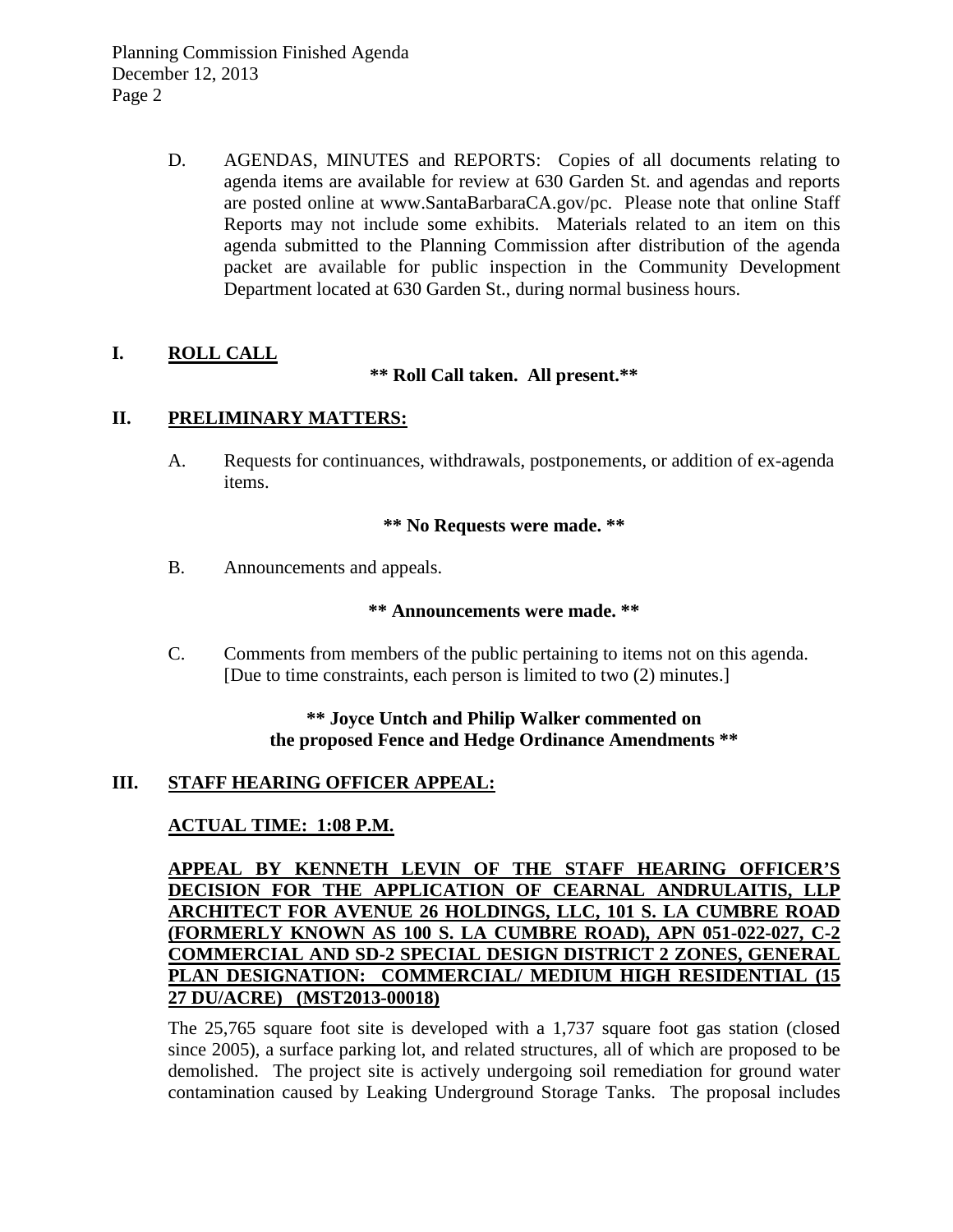Planning Commission Finished Agenda December 12, 2013 Page 3

> the redevelopment of the site with a one-story, 4,737 square foot commercial building, a 25-space parking lot, soil excavation, installation of remediation equipment and vapor intrusion barriers, and site improvements. The improvements include an outdoor seating area, installation of new landscaping, construction of a trash enclosure, and elimination of driveway aprons along the La Cumbre Road and Lane frontages. The discretionary applications requested for the project are:

- 1. A Front Setback Modifications to allow a building greater than 15 feet in height to be constructed within the required 20-foot front setback on La Cumbre Road and La Cumbre Lane (SBMC §28.45.008 and §28.92.110);
- 2. A Front Setback Modification to allow a trash enclosure within the required 10-foot front setback on La Cumbre Lane (SBMC §28.45.008 and §28.92.110); and
- 3. A Development Plan for the allocation of 3,000 square foot of additional commercial development from the Prior Pending Category (SBMC Chapter 28.85).

On October 30, 2013, the Staff Hearing Officer partially approved the Modification requests, subject to several conditions. The appellant is appealing the partial approval of the project and related conditions of approval.

The project activity is within the scope of the 2011 General Plan and the Program EIR analysis for the General Plan. No further environmental document is required for this project pursuant to the California Environmental Quality Act (Public Resources Code §21083.3 and Code of Regulations §15183). City Council environmental findings adopted for the 2011 General Plan remain applicable for this project.

Case Planner: Suzanne Riegle, Associate Planner Email: SRiegle@SantaBarbaraCA.gov Phone: (805) 564-5470, ext. 2687.

> **\*\* Denied Appeal and upheld Staff Hearing Officer's decision Schwartz/Lodge Vote: 7/0 Abstain: 0 Absent: 0 Resolution No. 015-13. \*\***

### **IV. NEW ITEM:**

### **ACTUAL TIME: 3:19 P.M.**

**RECUSALS:** To avoid any actual or perceived conflict of interest, the following Commissioners recused themselves from hearing this item:

- A. Commissioner Thompson recused himself due to being a member of the Santa Barbara Cemetery Association.
- B. Commissioner Bartlett recused himself due to Verizon leasing property that he owns.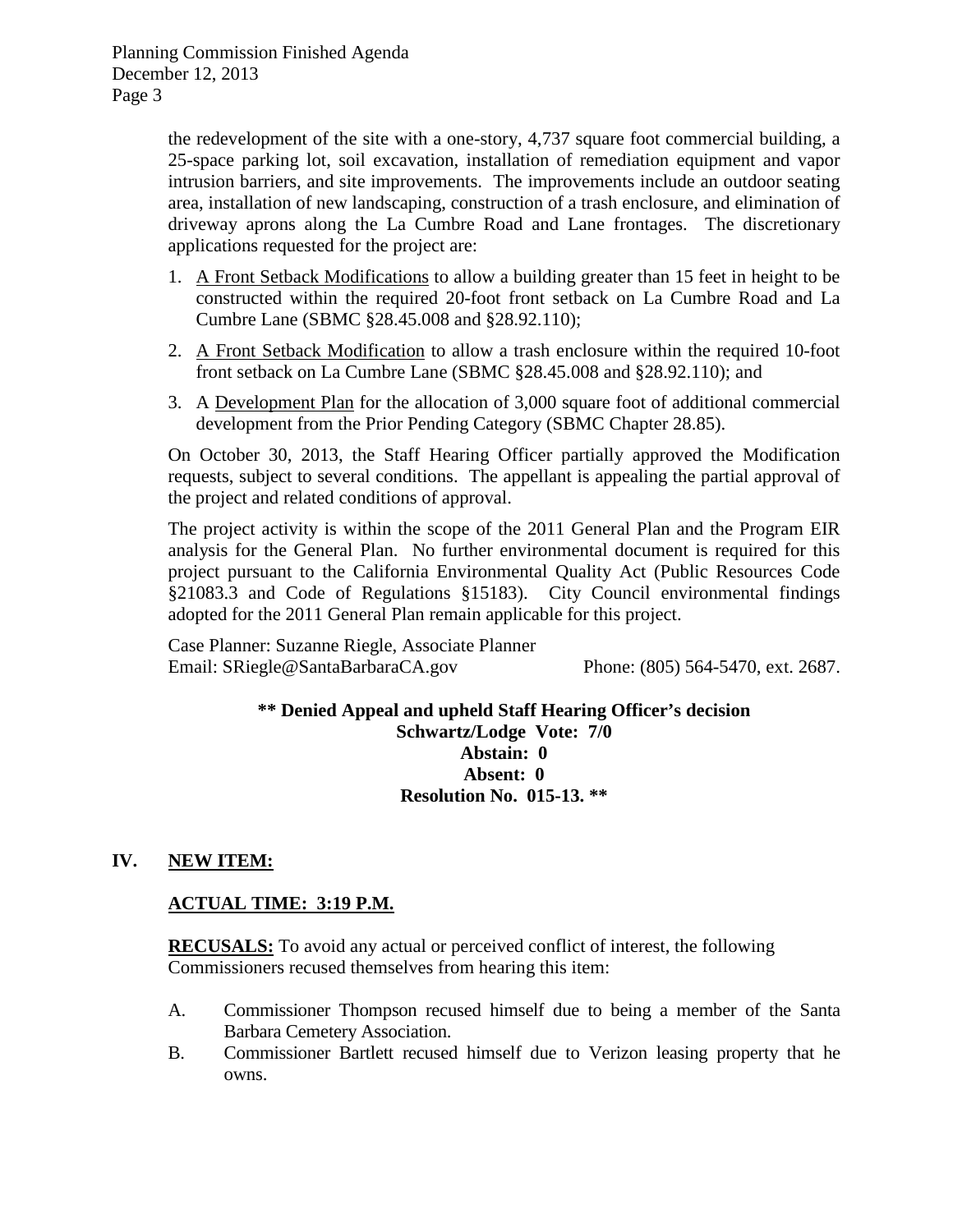Commissioners Thompson and Bartlett left the dais at 3:21 P.M.

#### **APPLICATION OF TRICIA KNIGHT, AGENT FOR VERIZON WIRELESS, LEASEE, 900 CHANNEL DRIVE, APN 017-393-002, R-1 ONE-FAMILY RESIDENCE ZONE AND SD-3 COASTAL OVERLAY ZONE, LOCAL COASTAL PLAN DESIGNATION: OPEN SPACE (MST2011-00246)**

The proposed project involves installation of a 50-foot tall mono-pole containing nine cellular telephone antennas and associated ground equipment in a 552-square foot site contained within a seven-foot high stucco wall on vacant land owned by the Santa Barbara Cemetery Association. The discretionary applications required for this project are:

- 1. A Coastal Development Permit (CDP2011-00019) to allow the proposed development in the Non-Appealable Jurisdiction of the City's Coastal Zone (SBMC §28.44.060);
- 2. A Conditional Use Permit to allow a cellular tower greater than 45 feet tall in a residential zone (SBMC §28.94.030.DD); and
- 3. A Modification to allow development in the Front Setback (SBMC §28.15.085).

The Environmental Analyst has determined that the project is exempt from further environmental review pursuant to the California Environmental Quality Act Guidelines Section 15303, New Construction or Conversion of Small Structures.

Case Planner: Peggy Burbank, Project Planner

Email: PBurbank@SantaBarbaraCA.gov Phone: (805) 564-5470, ext. 4582.

**\*\* Approved Coastal Development Permit, Conditional Use Permit and Front Setback Modification with added condition. Schwartz/Lodge Vote: 5/0 Abstain: 0 Absent: 2 (Bartlett, Thompson) Resolution No. 016-13. \*\***

# **V. DISCUSSION ITEM:**

## **ACTUAL TIME: 3:58 P.M.**

### **AVERAGE UNIT SIZE DENSITY INCENTIVE PROGRAM**

Staff will present to the Planning Commission three process review options for rental projects developed under the Average Unit Size Density Incentive Program. The Planning Commission will forward a recommendation to the City Council.

Case Planner: Bettie Weiss, City Planner Email: BWeiss@SantaBarbaraCA.gov Phone: (805) 564-5470, ext. 5509.

> **\*\* Discussion commenced and continued to December 19, 2013 . Thompson/Bartlett Vote: 6/0**